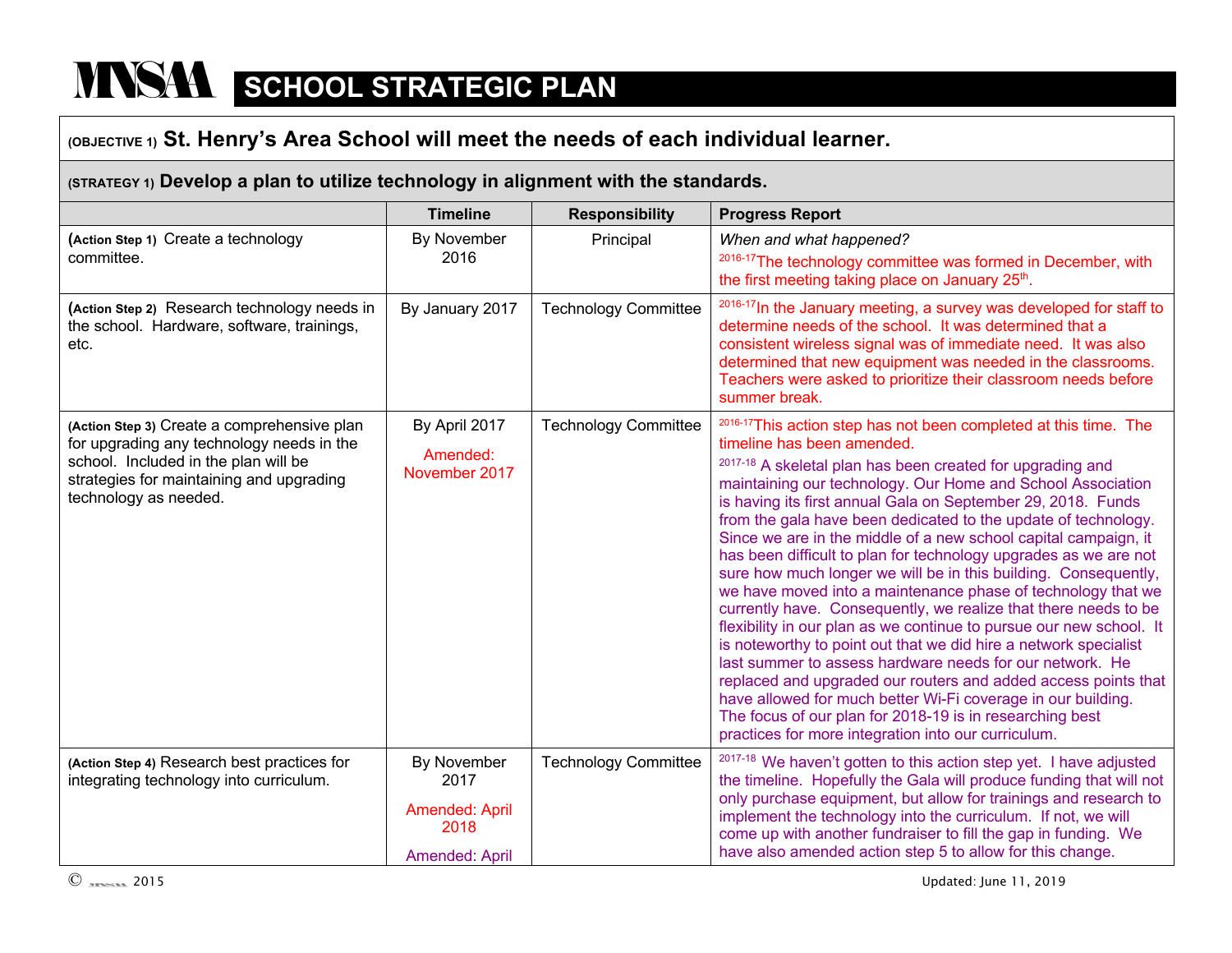|                                                                                                                                           | 2019                       | <b>Technology Committee</b>   | 2018-19 The Gala was successful this past fall. We were able to<br>use about \$16,000 of the profit to put into our technology fund.<br>Recently our public school converted from iPads to<br>Chromebooks, so we were hoping to get a good deal on some<br>iPads from them. They decided not to sell, so some decisions<br>were made with the help of our teachers and technology<br>committee to make some technology purchases using the Gala<br>money and money already existing in our technology fund. We<br>are currently in the process of purchasing 32 Chromebooks, 20<br>iPads, 9 multimedia projectors, two interactive TVs for our<br>preschool and a wireless microphone system. After receiving<br>these items this summer, we will decide on some trainings to<br>best utilize the new technology that we receive. There will<br>definitely need to be some training on the use of Chromebooks<br>as well as the Google Docs platform. |
|-------------------------------------------------------------------------------------------------------------------------------------------|----------------------------|-------------------------------|-------------------------------------------------------------------------------------------------------------------------------------------------------------------------------------------------------------------------------------------------------------------------------------------------------------------------------------------------------------------------------------------------------------------------------------------------------------------------------------------------------------------------------------------------------------------------------------------------------------------------------------------------------------------------------------------------------------------------------------------------------------------------------------------------------------------------------------------------------------------------------------------------------------------------------------------------------|
| (Action Step 5) Develop a plan that will allow<br>teachers to implement more technology into                                              | By April 2018<br>Amended:  |                               |                                                                                                                                                                                                                                                                                                                                                                                                                                                                                                                                                                                                                                                                                                                                                                                                                                                                                                                                                       |
| their curriculum. This plan will include<br>opportunities for training in best practices for                                              | September 2018             |                               |                                                                                                                                                                                                                                                                                                                                                                                                                                                                                                                                                                                                                                                                                                                                                                                                                                                                                                                                                       |
| use of technology in the classroom.                                                                                                       | Amended:                   |                               |                                                                                                                                                                                                                                                                                                                                                                                                                                                                                                                                                                                                                                                                                                                                                                                                                                                                                                                                                       |
|                                                                                                                                           | September 2019             |                               |                                                                                                                                                                                                                                                                                                                                                                                                                                                                                                                                                                                                                                                                                                                                                                                                                                                                                                                                                       |
|                                                                                                                                           | Amended:<br>January 2020   |                               |                                                                                                                                                                                                                                                                                                                                                                                                                                                                                                                                                                                                                                                                                                                                                                                                                                                                                                                                                       |
| (Action Step 6) Institute a plan that will enable<br>teachers to use technology in alignment with                                         | By September<br>2018       | All Teaching Staff            |                                                                                                                                                                                                                                                                                                                                                                                                                                                                                                                                                                                                                                                                                                                                                                                                                                                                                                                                                       |
| the standards. This plan will provide training<br>for staff in teaching with technology to better<br>prepare our students for the future. | Amended<br>September 2019  |                               |                                                                                                                                                                                                                                                                                                                                                                                                                                                                                                                                                                                                                                                                                                                                                                                                                                                                                                                                                       |
|                                                                                                                                           | Amended:<br>September 2020 |                               |                                                                                                                                                                                                                                                                                                                                                                                                                                                                                                                                                                                                                                                                                                                                                                                                                                                                                                                                                       |
| (STRATEGY 2) Evaluate and possibly revise the current report card system.                                                                 |                            |                               |                                                                                                                                                                                                                                                                                                                                                                                                                                                                                                                                                                                                                                                                                                                                                                                                                                                                                                                                                       |
|                                                                                                                                           | <b>Timeline</b>            | <b>Responsibility</b>         | <b>Progress Report</b>                                                                                                                                                                                                                                                                                                                                                                                                                                                                                                                                                                                                                                                                                                                                                                                                                                                                                                                                |
| (Action Step 1) Discuss strengths and<br>weaknesses of the current report card                                                            | October 2017               | <b>Teachers and Principal</b> | When and what happened?<br>2017-2018 Discussion on this topic happened at our March 21                                                                                                                                                                                                                                                                                                                                                                                                                                                                                                                                                                                                                                                                                                                                                                                                                                                                |
|                                                                                                                                           |                            |                               |                                                                                                                                                                                                                                                                                                                                                                                                                                                                                                                                                                                                                                                                                                                                                                                                                                                                                                                                                       |

system.

faculty meeting. Overall, the teachers felt that at this time, the report card was sufficient. There was some concern about the consistency of what percentages are used at each grade level for letter grades. It was determined that the school needs to be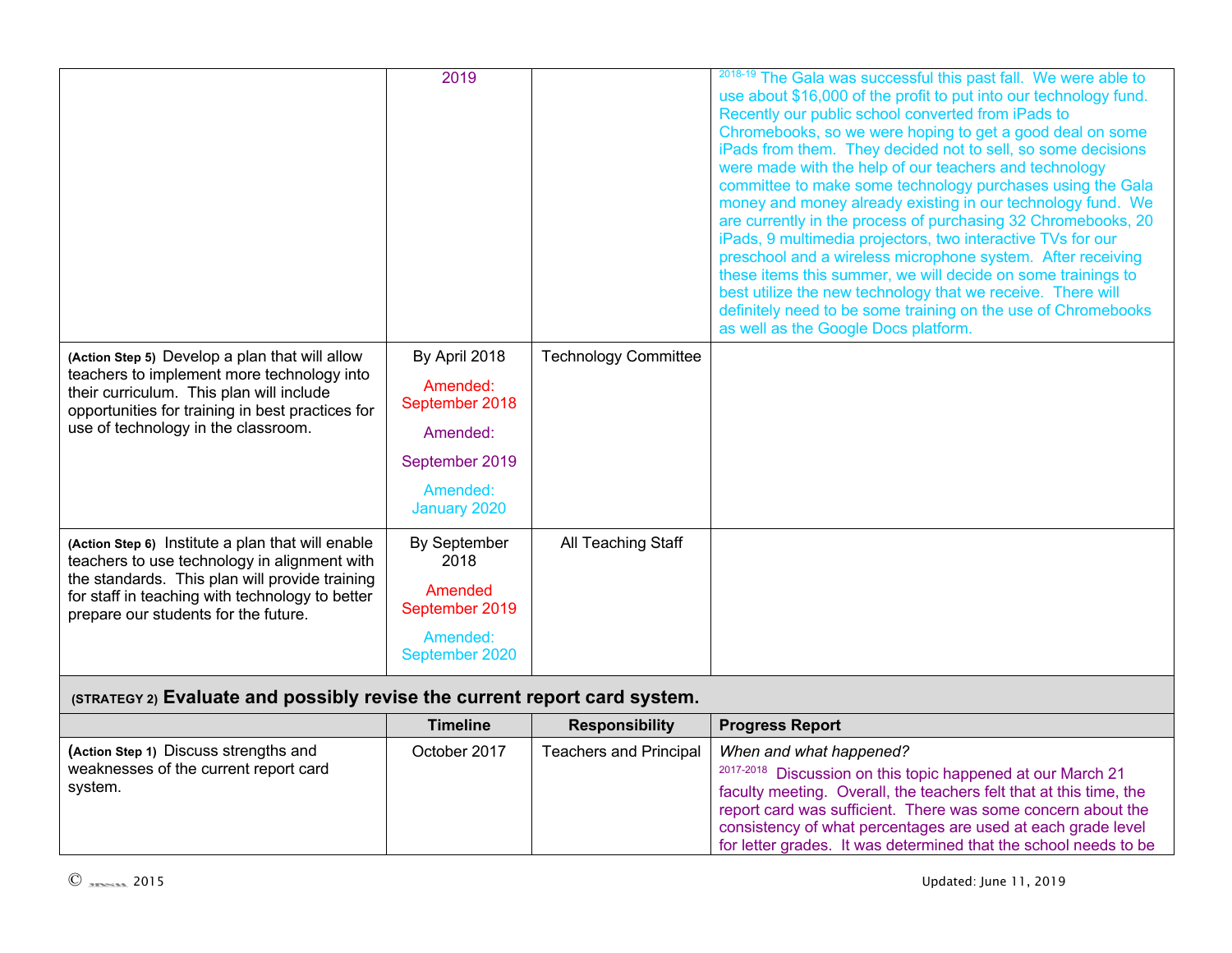|                                                                                                          |                                                                          |                               | consistent across the grades on the percentages. It was<br>decided that we mirror our local public school as nearly all of our<br>students transfer there after 6 <sup>th</sup> grade. The teachers all really<br>liked the section on our report card about morals and character.                                                                                                                                                                                                                                                                                         |
|----------------------------------------------------------------------------------------------------------|--------------------------------------------------------------------------|-------------------------------|----------------------------------------------------------------------------------------------------------------------------------------------------------------------------------------------------------------------------------------------------------------------------------------------------------------------------------------------------------------------------------------------------------------------------------------------------------------------------------------------------------------------------------------------------------------------------|
| (Action Step 2) Research other reporting<br>options and discuss.                                         | By February 2018                                                         | <b>Teachers and Principal</b> | 2017-2018 At the March 21 meeting, discussion took place about<br>switching to a standards based reporting system. It was decided<br>that we weren't ready at this time as we continue to align all<br>curriculum to the standards.                                                                                                                                                                                                                                                                                                                                        |
| (Action Step 3) Decide on possible revised<br>report card option(s) or modifying current<br>report card. | By May 2018                                                              | <b>Teachers and Principal</b> | 2017-18 Although the report card won't be revised, a section in the<br>parent/student handbook will be devoted to displaying the<br>following grading scale so that everyone is consistent across the<br>school: A 93%-100%, A-90%-92%., B+88%-89%, B 83%-87%,<br>B-80%-82%, C+78%-79%, C73%-77%, C-70%-72%, D+68%-<br>69%, D 63%-67%, D- 60%-62%, F 59% or lower. Not all classes<br>receive actual letter grades, but for the classes that do, this will<br>be the scale used.                                                                                           |
| (Action Step 4) Communicate the revised<br>report card with parents.                                     | September 2018                                                           | School                        | 2018-19 It was decided that the report card wouldn't be revised, but<br>the grading scale for those grades giving letter grades became<br>consistent across the board. This change was shared in the<br>parent/student handbook.                                                                                                                                                                                                                                                                                                                                           |
| (Action Step 5) Utilize new/revised report card<br>for 2018-2019 school year.                            | November 2018                                                            | School                        | 2018-19 Teachers in grades 3-6 used the above listed grading scale<br>in an effort to stay consistent school-wide.                                                                                                                                                                                                                                                                                                                                                                                                                                                         |
| result in high levels of student achievement.                                                            |                                                                          |                               | (STRATEGY 3) Create a professional development plan that will support the staff in instruction and assessment strategies that                                                                                                                                                                                                                                                                                                                                                                                                                                              |
|                                                                                                          | <b>Timeline</b>                                                          | <b>Responsibility</b>         | <b>Progress Report</b>                                                                                                                                                                                                                                                                                                                                                                                                                                                                                                                                                     |
| (Action Step 1) Discuss areas of need for<br>professional development in the building.                   | September 2017                                                           | All Teaching Staff            | When and what happened?<br>2017-18 Teachers were introduced to this in the fall of 2017. We<br>are challenged to follow up this discussion and require teachers<br>to pick a curricular focus.                                                                                                                                                                                                                                                                                                                                                                             |
| (Action Step 2) Create curricular areas of<br>focus for teachers school-wide.                            | October 2017<br>Amended:<br>September 2018<br>Amended:<br>September 2019 | Principal/Teaching<br>Staff   | 2017-18 This is the action step we left off with last year. This will<br>be reviewed in our August workshop and completed by our<br>September faculty meeting.<br>2018-19 Due to teacher retirement, it was decided to hold off on<br>this action step until new staff members were hired on. This will<br>be addressed at our August workshop. There is money set<br>aside in our budget to pay for curricular focused workshops for<br>staff members. We are also now required to submit an annual<br>professional development plan to our public school district to use |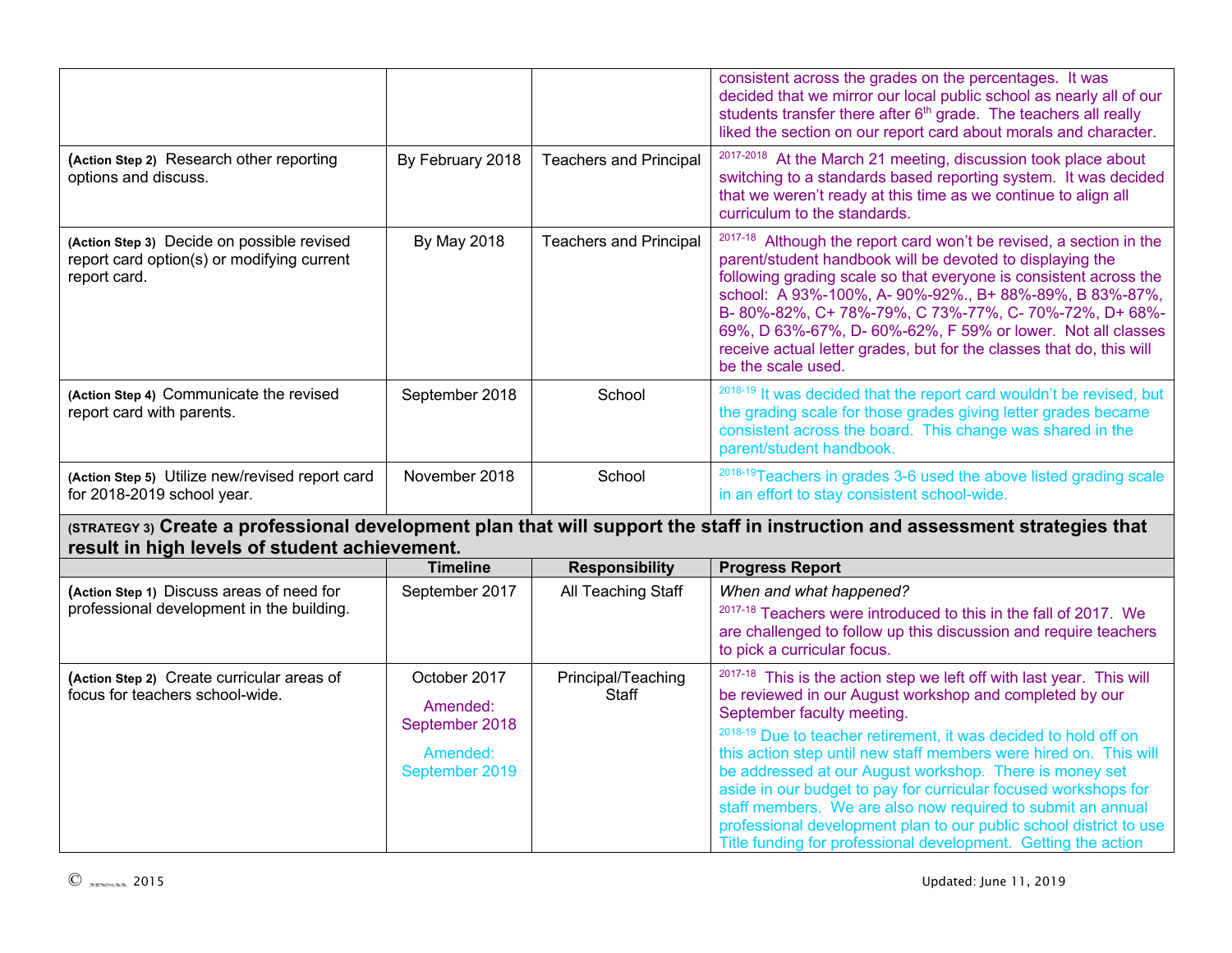|                                                                                                                                                                                                                                                                                                                      |                                                                  |                                       | step completed will allow for funding for these trainings.                                                                                                                                                                                                                                                                                                                                                                                                                                                                                                                                                                                |
|----------------------------------------------------------------------------------------------------------------------------------------------------------------------------------------------------------------------------------------------------------------------------------------------------------------------|------------------------------------------------------------------|---------------------------------------|-------------------------------------------------------------------------------------------------------------------------------------------------------------------------------------------------------------------------------------------------------------------------------------------------------------------------------------------------------------------------------------------------------------------------------------------------------------------------------------------------------------------------------------------------------------------------------------------------------------------------------------------|
| (Action Step 3) Work with the budget to<br>include additional funding for professional<br>development for the 2018-2019 school year<br>and for years beyond that.                                                                                                                                                    | March 2018                                                       | Principal/Administrative<br>Assistant | <sup>2017-18</sup> Our budget for 2018-19 allows for professional<br>development. We will also be relying on our Title Funding from<br>the public school for some of this training.                                                                                                                                                                                                                                                                                                                                                                                                                                                       |
| (Action Step 4) Create a professional<br>development plan that focuses on training<br>personnel in their specific area, which would<br>create "resident experts" that will assist<br>training others in the building. There will be<br>a mental health component as a part of this<br>professional development plan. | August/September<br>2018<br>Amended:<br>August/September<br>2019 | Principal                             |                                                                                                                                                                                                                                                                                                                                                                                                                                                                                                                                                                                                                                           |
| curriculum standards, instructional strategies, assessment practices and instructional resources.                                                                                                                                                                                                                    |                                                                  |                                       | (STRATEGY 4) Develop and institute a plan for a collaborative process for the ongoing evaluation and development of                                                                                                                                                                                                                                                                                                                                                                                                                                                                                                                       |
|                                                                                                                                                                                                                                                                                                                      | <b>Timeline</b>                                                  | <b>Responsibility</b>                 | <b>Progress Report</b>                                                                                                                                                                                                                                                                                                                                                                                                                                                                                                                                                                                                                    |
| (Action Step 1) Submit a plan to develop and<br>articulate a collaborative process for the<br>ongoing evaluation and development of<br>curriculum standards, instructional<br>strategies, and assessment practices.                                                                                                  | September 2016                                                   | Principal                             | When and what happened?<br>2016-17A plan was submitted to MNSAA on August 22, 2016, that<br>highlighted a collaborative process for the ongoing evaluation<br>and development of curriculum standards, instructional<br>strategies, and assessment practices. In summary, we<br>systematically and collaboratively analyzed our math curriculum<br>first, and then our language arts curriculum. We also set a new<br>curriculum review cycle based on the Diocese of Duluth's review<br>process. Much of this was accomplished through devoting time<br>at our monthly faculty to curriculum study and vertical alignment<br>discussion. |
| (Action Step 2) Develop a vertically aligned<br>curriculum for mathematics and show how<br>mastery is assessed.                                                                                                                                                                                                      | November 2016                                                    | Principal/Teaching<br><b>Staff</b>    | <sup>2016-17</sup> On November 11, information was sent to MNSAA<br>describing the process used to revise/develop our curriculum for<br>math, as well as showing how we are measuring how mastery is<br>obtained. Each teacher was provided a curriculum worksheet<br>that listed the state standards for their grade, as well as a<br>column to show the assessment used to ensure mastery. Every<br>teacher showed where in the curriculum the standard was met<br>and how that was assessed. This tool has proven to be very<br>helpful. Time was devoted monthly to discuss vertical alignment<br>of the curriculum as well.          |
| (Action Step 3) Develop a vertically aligned<br>curriculum for language arts and show how<br>mastery is assessed.                                                                                                                                                                                                    | March 2017                                                       | Principal/Teaching<br>Staff           | <sup>2016-17</sup> On March 14, information was sent to MNSAA describing<br>the process used to revise/develop our curriculum for language<br>arts, as well as showing how we are measuring how mastery is<br>obtained. Each teacher was provided a curriculum worksheet                                                                                                                                                                                                                                                                                                                                                                  |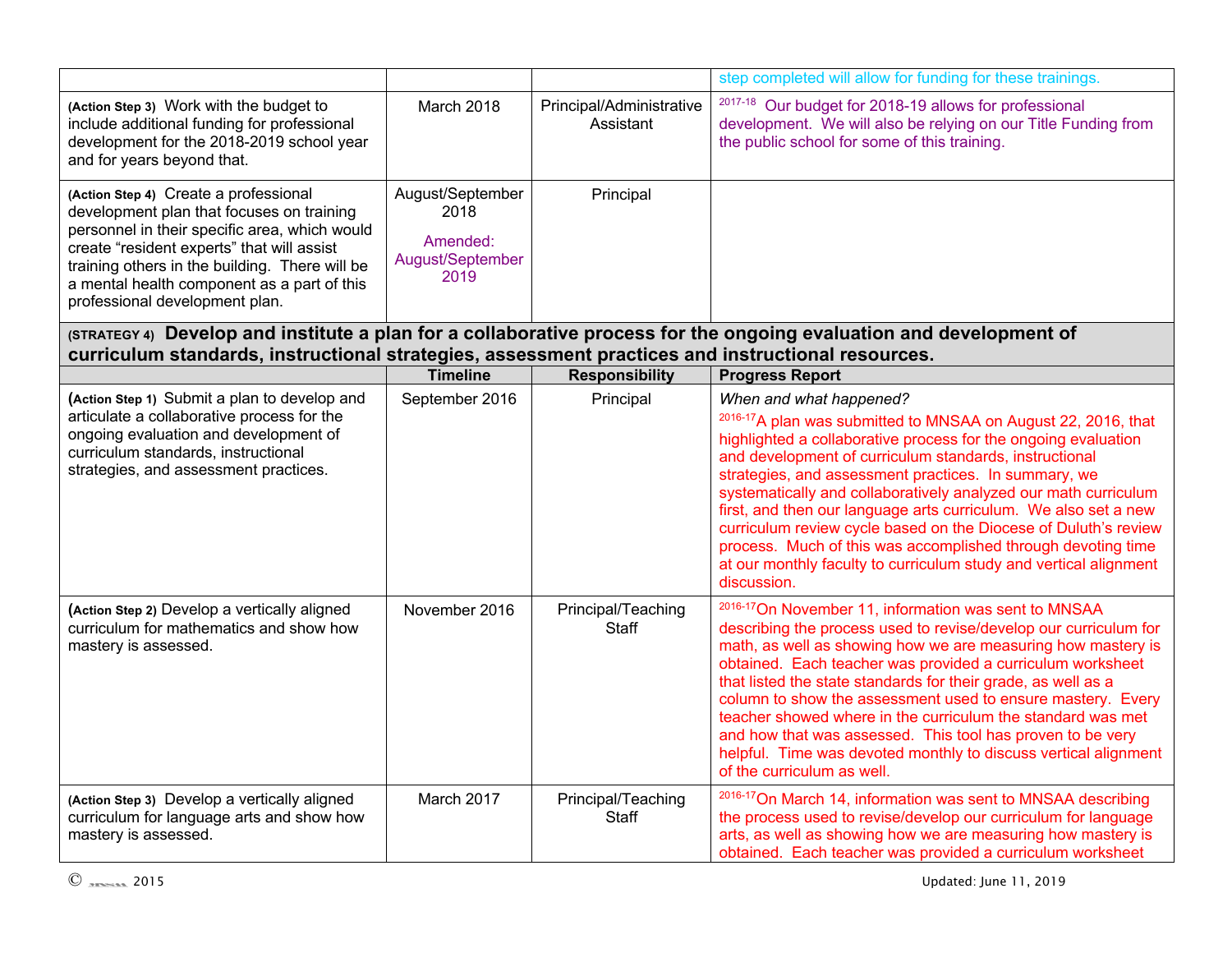|                                                                                                                                                                                                                                                                 |                                              |                             | that listed the state standards for their grade, as well as a<br>column to show the assessment used to ensure mastery. Every<br>teacher showed where in the curriculum the standard was met<br>and how that was assessed. This tool has proven to be very<br>helpful. Time was devoted monthly to discuss vertical alignment<br>of the curriculum as well.                                                                                                                                                                                                                                                                                 |
|-----------------------------------------------------------------------------------------------------------------------------------------------------------------------------------------------------------------------------------------------------------------|----------------------------------------------|-----------------------------|--------------------------------------------------------------------------------------------------------------------------------------------------------------------------------------------------------------------------------------------------------------------------------------------------------------------------------------------------------------------------------------------------------------------------------------------------------------------------------------------------------------------------------------------------------------------------------------------------------------------------------------------|
| (Action Step 4) Revise our current curriculum<br>review cycle using Diocese of Duluth's<br>Review Cycle as a guide for further<br>curriculum revision.                                                                                                          | May 2017                                     | Principal/Teaching<br>Staff | <sup>2016-17</sup> On April 27, a report was sent to MNSAA describing the<br>process we will be using to guide our curriculum review cycle<br>going forth. The process will be repeated as described above in<br>the upcoming years for the remaining curricular areas. Each<br>area will have a research and review year, curriculum design<br>year, implementation and evaluation year, data collection and<br>adjustment year, 2 monitoring years, and an enhancement year.<br>We feel this will give us more clear direction for the future.                                                                                           |
| (Action Step 5) Develop a vertically aligned<br>curriculum for religion/family life and show<br>how mastery is assessed.                                                                                                                                        | May 2018                                     | Principal/Teaching<br>Staff | 2017-18<br>Each teacher was provided a curriculum worksheet that<br>listed the Diocesan religion standards for their grade, as well as<br>a column to show the assessment used to ensure mastery.<br>Every teacher showed where in the curriculum the standard was<br>met and how that was assessed. Time was devoted monthly to<br>discuss vertical alignment of the curriculum.                                                                                                                                                                                                                                                          |
| (Action Step 6) Develop a vertically aligned<br>curriculum for the following curricular areas<br>and show how mastery is assessed. Social<br>Studies-2018-19, Science-2019-20,<br>Reading/Language Arts-2020-21, PE and<br>Computer-2021-22 Art & Music-2022-23 | November 2018-<br>2023(Based on<br>schedule) | Principal/Teaching<br>Staff | 2018-19<br>Each teacher was provided a curriculum worksheet that<br>listed the Minnesota state standards for Social Studies for their<br>grade, as well as a column to show the assessment used to<br>ensure mastery. Every teacher showed where in the curriculum<br>the standard was met and how it was assessed. Time was<br>devoted monthly to discuss vertical alignment of the curriculum.<br>As part of monitoring curriculum, it was also decided to look into<br>purchasing supplemental math materials to aid our upper level<br>students. We are in the process of purchasing Accelerated Math<br>for the upcoming school year. |

## **(Objective 2) St. Henry's Area School will grow to meet the needs of our students, stakeholders, and community.**

(Strategy 1) **Finalize the purchase and remodel of the neighboring funeral home to be used for a preschool center.**

|                                                                                                                      | <b>Timeline</b>  | <b>Responsibility</b>                       | <b>Progress Report</b>                                                                                                                                                                                                                                                                                      |
|----------------------------------------------------------------------------------------------------------------------|------------------|---------------------------------------------|-------------------------------------------------------------------------------------------------------------------------------------------------------------------------------------------------------------------------------------------------------------------------------------------------------------|
| (Action Step 1) Continue with any needed<br>fundraising to purchase the building and<br>fund the remodeling project. | <b>Fall 2016</b> | School Advancement<br>Fundraising Committee | When and what happened?<br>1 <sup>2016-17</sup> We are currently in the beginning stages of an \$8.3 million<br>capital campaign for school expansion. Part of this campaign is<br>for the purchase of the neighboring funeral home. As of May 31,<br>2017, the church gained ownership of the property and |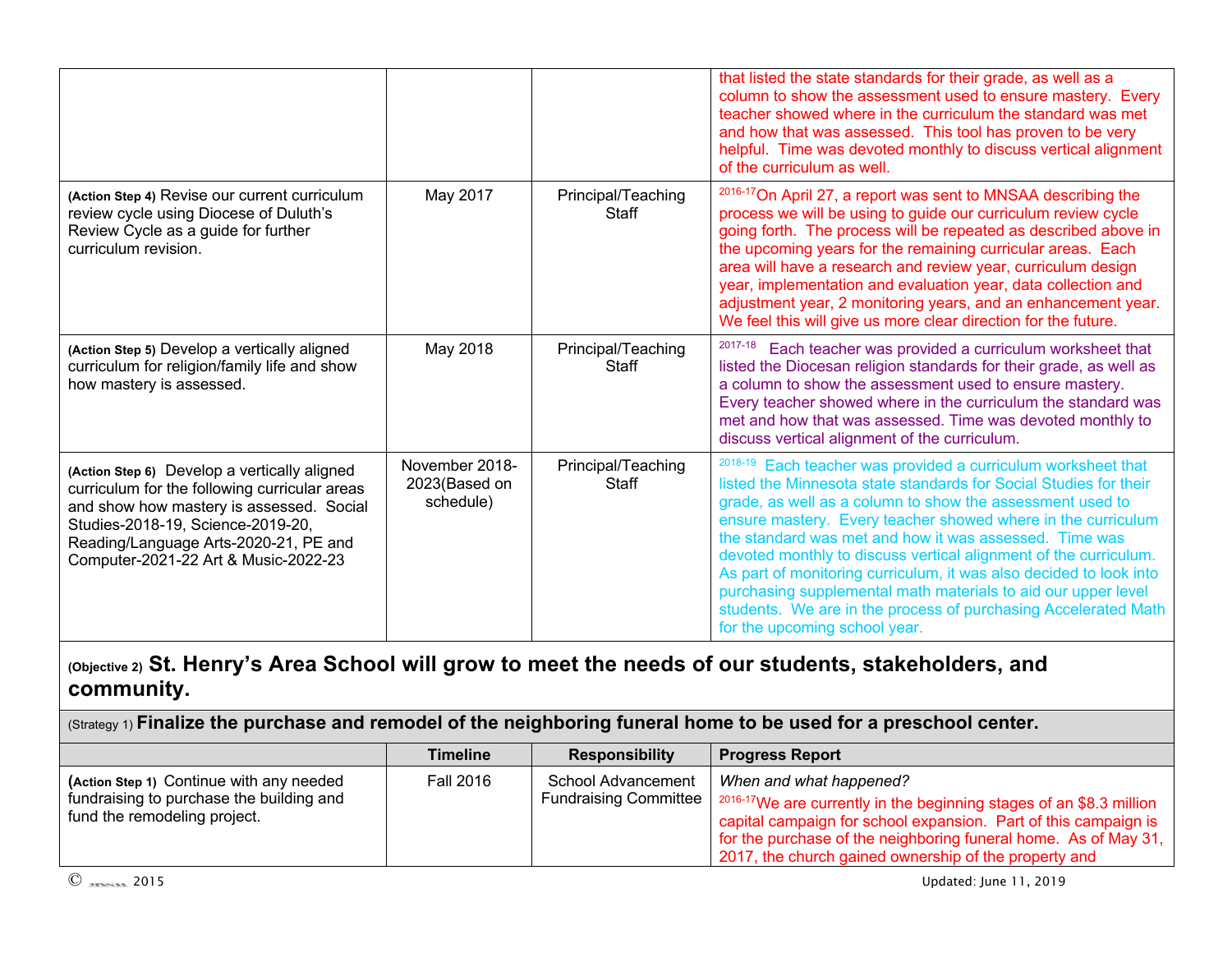|                                                                                                                             |                          |                                    | remodeling has begun. We took a bridge loan for financing as<br>we continue to request financial commitments for the capital<br>campaign. We currently have over \$3.2 million pledged and are<br>using the first \$400,000 to come in to pay for the funeral home<br>property. Remodeling funds were saved over the past few<br>years, with over \$50,000 dedicated to the creation of the first<br>preschool classroom.                                                                                                                                                                                                                                                                                                                                                                                                                                                                                                                                                                                                                    |
|-----------------------------------------------------------------------------------------------------------------------------|--------------------------|------------------------------------|----------------------------------------------------------------------------------------------------------------------------------------------------------------------------------------------------------------------------------------------------------------------------------------------------------------------------------------------------------------------------------------------------------------------------------------------------------------------------------------------------------------------------------------------------------------------------------------------------------------------------------------------------------------------------------------------------------------------------------------------------------------------------------------------------------------------------------------------------------------------------------------------------------------------------------------------------------------------------------------------------------------------------------------------|
| (Action Step 2) Remodel funeral home<br>building to prepare for preschool by the<br>beginning of the 2017-2018 school year. | 2016-2017 School<br>Year | Principal/Maintenance<br>Personnel | 2016-17A general contractor has been hired to do the remodel of<br>the property. The plan is to move a wall, install a restroom in the<br>classroom area, remove and install new flooring, install a fenced<br>in playground area, install a fire alarm system, and install a<br>security system. The general contractor is confident that this<br>can be completed by the end of July.                                                                                                                                                                                                                                                                                                                                                                                                                                                                                                                                                                                                                                                      |
| (Action Step 3) Hire a lead teacher and aid for<br>preschool.                                                               | Spring 2017              | <b>Hiring Committee</b>            | <sup>2019-17</sup> Our 6 <sup>th</sup> grade teacher decided that she would like the<br>challenge of creating the preschool program, so she was hired to<br>do so in April of 2017. We are unsure of our enrollment at this<br>time, so an aid has not been hired. If needed, we will hire an aid<br>at a later date.                                                                                                                                                                                                                                                                                                                                                                                                                                                                                                                                                                                                                                                                                                                        |
| (Action Step 4) Promote the opening of St.<br>Henry's Area School Preschool through<br>various forms of media.              | Spring/Summer<br>2017    | Principal/Preschool<br>Teacher     | 2016-17 We have been promoting the new preschool in a variety of<br>ways. We had preschool roundup in April. We will have a news<br>article in our local paper. We have been advertising on the local<br>radio station and through the church bulletins. We have bee<br>sharing the plans with stakeholders in the school, as well as<br>through the church's Facebook page. Flyers will be placed in<br>the church bulletins in July as well.                                                                                                                                                                                                                                                                                                                                                                                                                                                                                                                                                                                               |
| (Action Step 5) Begin St. Henry's Area<br>Preschool.                                                                        | <b>Fall 2017</b>         | Principal/Preschool<br>Teacher     | 2017-18 Our preschool opened to 9 students ages 3-5 on August<br>28, 2017. It grew to 12 students by the end of the year. We<br>discovered that families in our community were looking for full<br>day options rather than half day. We actively pursued licensure<br>to accommodate this. We were granted licensure by the end of<br>March and are preparing to offer full day care with two<br>classrooms for the 2018-19 school year. We were able to<br>remodel another section of the building to create a 2 <sup>nd</sup><br>classroom. We have over 20 students signed up already.<br>2018-19 It was a very successful year for our preschool, as we had<br>27 students on our roster. Many of these students attended 4 or<br>5 full days. The program has two classrooms, one for 3 year<br>olds and one for 4 and 5 year olds. We also offer extended day<br>services for those that can't pick up their children until after work.<br>We are currently open until 5:30 pm. We are already nearing full<br>capacity for 2019-2020. |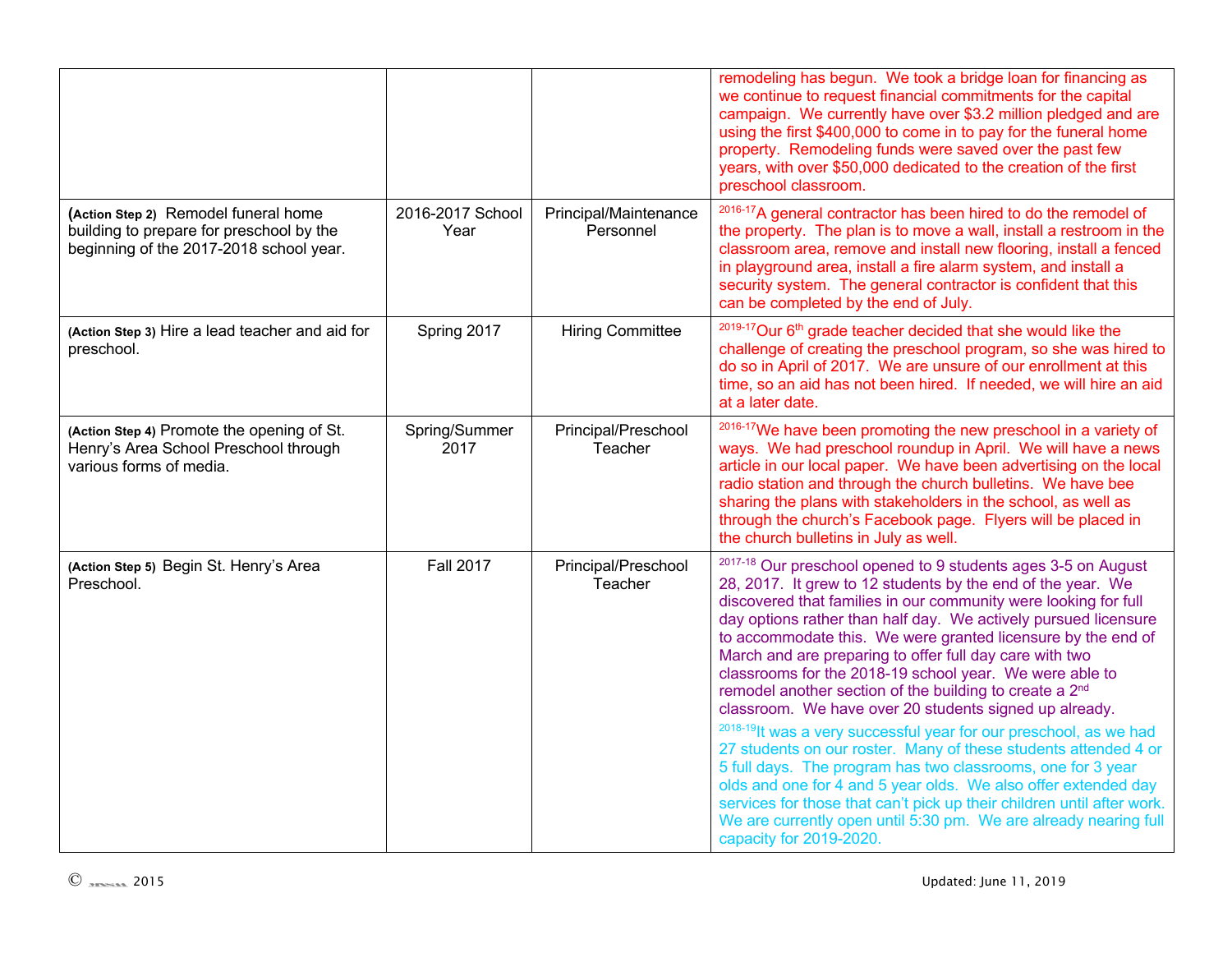| (Action Step 6) Explore the possibility of<br>moving kindergarten and possibly 1 <sup>st</sup> grade<br>to the funeral home building, and explore the<br>option of creating a 7 <sup>th</sup> and 8 <sup>th</sup> grade in the<br>original school building. | Spring 2018                                                                                           | Principal, Preschool-<br>Grade 1 Teachers     | 2017-18 At this time, this is not an option for us. We have decided<br>to use up most of the remaining space in the preschool building<br>to create a 2 <sup>nd</sup> preschool classroom.                                                                                                                                                                                                                                                                                                                                                                                                                                                                                                                                           |  |  |  |
|-------------------------------------------------------------------------------------------------------------------------------------------------------------------------------------------------------------------------------------------------------------|-------------------------------------------------------------------------------------------------------|-----------------------------------------------|--------------------------------------------------------------------------------------------------------------------------------------------------------------------------------------------------------------------------------------------------------------------------------------------------------------------------------------------------------------------------------------------------------------------------------------------------------------------------------------------------------------------------------------------------------------------------------------------------------------------------------------------------------------------------------------------------------------------------------------|--|--|--|
| (Action Step 7) If feasible, move Kindergarten<br>and 1 <sup>st</sup> grade to funeral home sight. This<br>would create 2 classrooms for 7 <sup>th</sup> and 8 <sup>th</sup><br>grade in the original school building.                                      | Summer 2018                                                                                           | Principal, K and 1st<br><b>Grade Teachers</b> | 2017-18 This is not feasible at this time. We don't have enough<br>space in our buildings. This will be revisited when our new<br>school is built.                                                                                                                                                                                                                                                                                                                                                                                                                                                                                                                                                                                   |  |  |  |
| (Action Step 8) Hire staff for 7 <sup>th</sup> and 8 <sup>th</sup> grade                                                                                                                                                                                    | Summer 2018                                                                                           | <b>Hiring Committee</b>                       | <sup>2017-18</sup> This is not feasible at this time. We don't have enough<br>space in our buildings. This will be revisited when our new<br>school is built.                                                                                                                                                                                                                                                                                                                                                                                                                                                                                                                                                                        |  |  |  |
| (Action Step 9) Begin offering 7 <sup>th</sup> and 8 <sup>th</sup> grade<br>at St. Henry's Area School                                                                                                                                                      | <b>Fall 2018</b>                                                                                      | School                                        | 2017-18 This is not feasible at this time. We don't have enough<br>space in our buildings. This will be revisited when our new<br>school is built.                                                                                                                                                                                                                                                                                                                                                                                                                                                                                                                                                                                   |  |  |  |
|                                                                                                                                                                                                                                                             | (STRATEGY 2) Continue exploring the possibility of building a new preschool through grade 8 facility. |                                               |                                                                                                                                                                                                                                                                                                                                                                                                                                                                                                                                                                                                                                                                                                                                      |  |  |  |
|                                                                                                                                                                                                                                                             | <b>Timeline</b>                                                                                       | <b>Responsibility</b>                         | <b>Progress Report</b>                                                                                                                                                                                                                                                                                                                                                                                                                                                                                                                                                                                                                                                                                                               |  |  |  |
| (Action Step 1) Receive permission from the<br>Bishop to begin fundraising efforts for a new<br>facility.                                                                                                                                                   | <b>Fall 2016</b>                                                                                      | Pastor                                        | When and what happened?<br>2016-17 Bishop Donald Kettler granted St. Henry's Parish<br>permission to begin fundraising for the proposed new school in<br>the fall of 2016.                                                                                                                                                                                                                                                                                                                                                                                                                                                                                                                                                           |  |  |  |
| (Action Step 2) Receive permission from<br>school board, parish councils, finance<br>councils, etc. to being looking into a building<br>project/capital campaign.                                                                                           | Fall/Winter 2017                                                                                      | Principal                                     | 2016-17 The proposed building plan was presented to the school<br>board, parish council, and finance council in 2016. All boards<br>approved proceeding into the next steps of the building project.<br>A steering committee was formed in November of 2016 to guide<br>and make recommendations to Father Matthew regarding the<br>project.                                                                                                                                                                                                                                                                                                                                                                                         |  |  |  |
| (Action Step 3) Explore fundraising strategies<br>for new school building project                                                                                                                                                                           | Winter 2017                                                                                           | <b>Fundraising Committee</b>                  | 2016-17 The steering committee made a recommendation to Father<br>Matthew to hire a fundraising consultant in December of 2016.<br>Hal Johnson has been assisting us with fundraising strategies<br>since then. We are currently in the process of searching for<br>large donors willing to make a commitment prior to the rollout of<br>the commitment forms for the parishes. Prior to the fundraising<br>portion of the campaign, parishioners were offered the<br>opportunity to attend 6 meetings describing the project where<br>they could ask questions, share concerns, and offer support.<br>We have done marketing of the plan by use of video and print<br>materials. We hope to gain support of the parishioners of St. |  |  |  |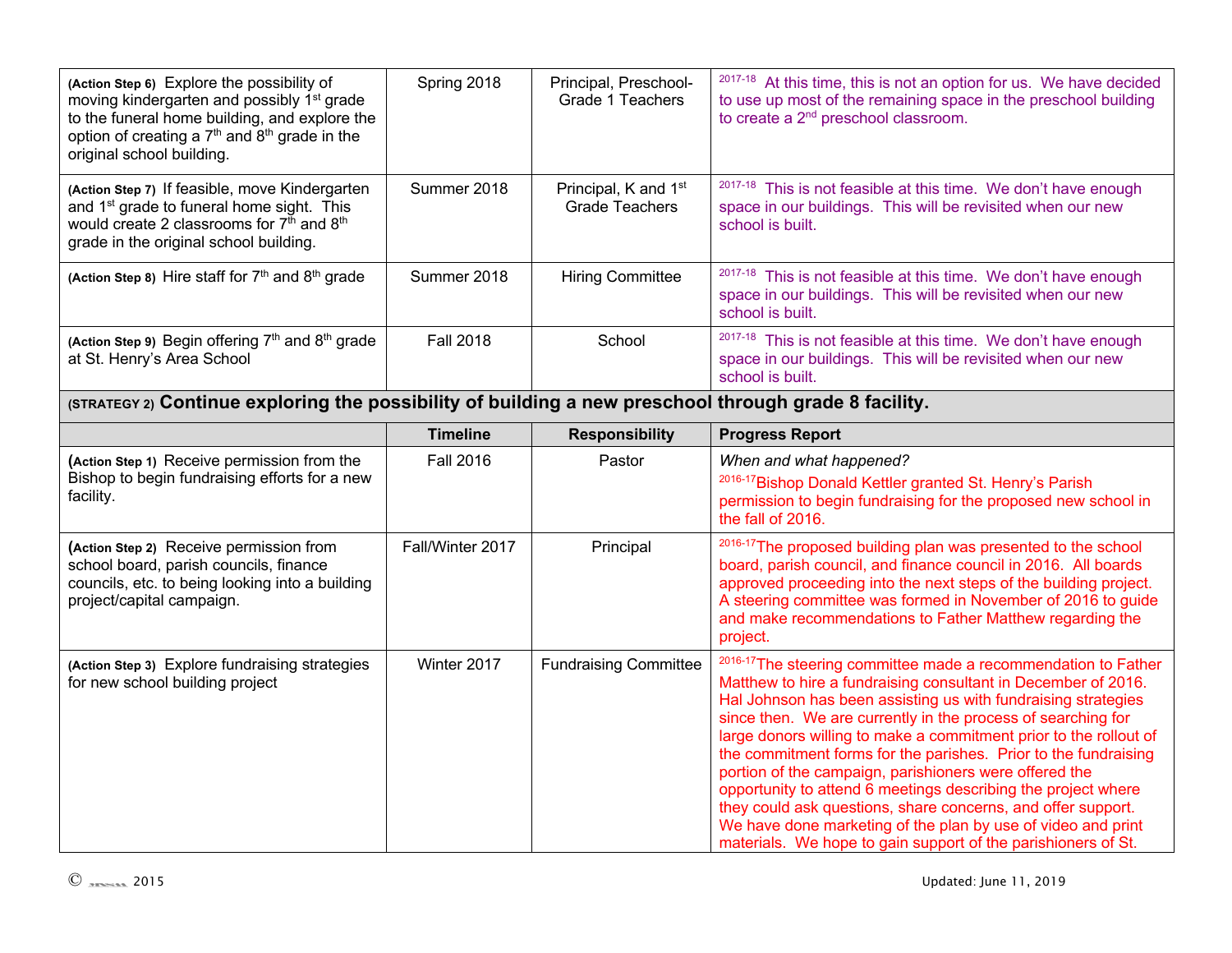|                                                                                       |                                            |                                  | Henry's, the neighboring parishes, the community, and alumni.<br>We are currently working on updating a website that will be more<br>conducive to giving to the project as well. The entire project is<br>\$8.3 million with currently about \$3.2 million pledged.                                                                                                                                                                                                                                                                                                                                                                                                                                                                                                                                                                                                                                                                                                                                                                                                                                                                                                                                                                                                                                                                                                                                                                                                                                                                                                           |
|---------------------------------------------------------------------------------------|--------------------------------------------|----------------------------------|-------------------------------------------------------------------------------------------------------------------------------------------------------------------------------------------------------------------------------------------------------------------------------------------------------------------------------------------------------------------------------------------------------------------------------------------------------------------------------------------------------------------------------------------------------------------------------------------------------------------------------------------------------------------------------------------------------------------------------------------------------------------------------------------------------------------------------------------------------------------------------------------------------------------------------------------------------------------------------------------------------------------------------------------------------------------------------------------------------------------------------------------------------------------------------------------------------------------------------------------------------------------------------------------------------------------------------------------------------------------------------------------------------------------------------------------------------------------------------------------------------------------------------------------------------------------------------|
| (Action Step 4) Begin fundraising process                                             | 2018-2023<br><b>Amended: 2017-</b><br>2020 | <b>Fundraising Committee</b>     | <sup>2016-17</sup> We have begun the fundraising process as described<br>above. Our hope is to have funds obtained within a three-year<br>window. However, we are being flexible with donors who would<br>prefer a five-year window.<br>2017-18 As of June 4, 2018, we have 49.67% of our total \$8.3<br>million pledged, with 10.04% collected. The goal of the parish<br>would be to have 75% of the total amount pledged and 60%<br>collected. It seems as if the fundraising is stalling out at this<br>time, so ongoing meetings are happening to create strategies<br>going forward.<br>2018-19 In an effort to get closer to our fundraising goals, the<br>steering committee chose to reduce the scope of the project<br>going forward. We have reduced the square footage of the<br>building substantially by deciding to keep the preschool at its<br>current location, across the street from the main school. We<br>also eliminated a second direct tie to the church. After making<br>the cuts, the new building plan has a price tag of \$7.3 million.<br>As of June 10, 2019, we have 61.3% of our \$7.3 million pledged,<br>with 18.58% collected. This is \$4.5 pledged and \$1.36 million<br>collected at this time. We cannot begin building until we have at<br>least 75% pledged and 60% collected. The steering committee,<br>along with other councils of the church have decided that we are<br>going to stay the course and continue with the difficult task of<br>more fundraising, most likely asking people for an extension on<br>their pledges. |
| (Action Step 5) If funds are raised for new<br>building, begin building a new school. | 2023?<br>Amended-2020-<br>2023?            | Principal, Building<br>Committee |                                                                                                                                                                                                                                                                                                                                                                                                                                                                                                                                                                                                                                                                                                                                                                                                                                                                                                                                                                                                                                                                                                                                                                                                                                                                                                                                                                                                                                                                                                                                                                               |

# **(Objective 3) St. Henry's Area School will provide a facility where children are safe.**

| (STRATEGY 1) Explore possible ways to make our front entrance more secure.             |                  |                       |                                                                                                                                                               |
|----------------------------------------------------------------------------------------|------------------|-----------------------|---------------------------------------------------------------------------------------------------------------------------------------------------------------|
|                                                                                        | <b>Timeline</b>  | <b>Responsibility</b> | <b>Progress Report</b>                                                                                                                                        |
| (Action Step 1) Form a Safety Committee<br>charged with exploring options for entrance | <b>Fall 2016</b> | Principal             | When and what happened?<br>$1^{2016-17}$ A safety committee was formed in November of 2016. The<br>committee was comprised of a teacher, school board member, |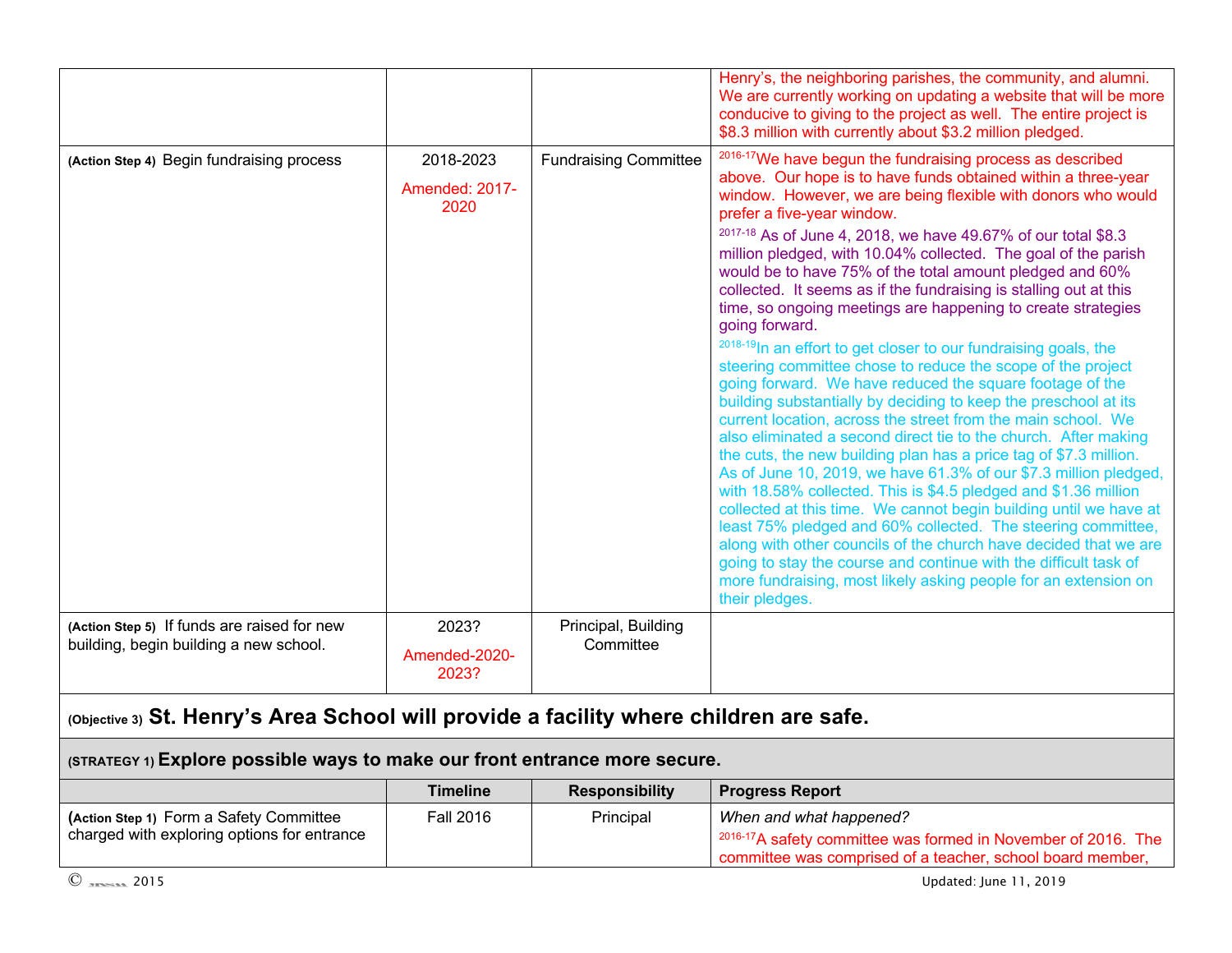| safety.                                                                                                           |                                            |                                  | maintenance staff, and the principal. Their role was to look at<br>safety issues of the school and make a plan to attend to those<br>issues.                                                                                                                                                                                                                                                                                                                                                                                                                                                                                                                                                                                                                                                                                                                                                                                                                                                              |
|-------------------------------------------------------------------------------------------------------------------|--------------------------------------------|----------------------------------|-----------------------------------------------------------------------------------------------------------------------------------------------------------------------------------------------------------------------------------------------------------------------------------------------------------------------------------------------------------------------------------------------------------------------------------------------------------------------------------------------------------------------------------------------------------------------------------------------------------------------------------------------------------------------------------------------------------------------------------------------------------------------------------------------------------------------------------------------------------------------------------------------------------------------------------------------------------------------------------------------------------|
| (Action Step 2) Present options to the School<br>Board.                                                           | Winter 2016/2017                           | <b>Safety Committee</b>          | 2016-17 The safety committee made recommendations to the<br>school board on March 9 <sup>th</sup> to address front door security and<br>playground safety. The board approved the plan to install a<br>camera/communication device on the front door along with a<br>push button entrance system. They also approved the<br>installation of chain-link fencing along the edges of the<br>playground that are adjacent to the city streets.                                                                                                                                                                                                                                                                                                                                                                                                                                                                                                                                                                |
| (Action Step 3) Based upon School Board<br>approval and ability to fund the project,<br>implement the safety plan | Spring 2017                                | School Board/Safety<br>Committee | <sup>2016-17</sup> Fencing was installed in May of 2017 along the edges of<br>the playground that are adjacent to the streets. Eastman<br>Fencing of Detroit Lakes did the installation. Funding was<br>provided from our "Building Improvement Fund." We ran into a<br>bit of a snag with the front door security system. At the<br>beginning of the year, we locked all doors during the school day.<br>This was effective as people had to call in to gain entrance to the<br>building. The camera portion of the plan required wi-fi signal,<br>which wasn't available by the front door. Consequently, we had<br>to improve our signal, which was accomplished in May of 2017<br>by installation of more hardware in our building. Team<br>Electronics will be finishing up the front door security system this<br>summer now that we have wi-fi by the front door. This system<br>will allow us to communicate with the person at the door<br>remotely prior to giving them access to the building. |
| (STRATEGY 2) Update our Crisis Management Plan.                                                                   |                                            |                                  |                                                                                                                                                                                                                                                                                                                                                                                                                                                                                                                                                                                                                                                                                                                                                                                                                                                                                                                                                                                                           |
|                                                                                                                   | <b>Timeline</b>                            | <b>Responsibility</b>            | <b>Progress Report</b>                                                                                                                                                                                                                                                                                                                                                                                                                                                                                                                                                                                                                                                                                                                                                                                                                                                                                                                                                                                    |
| (Action Step 1) Contact local school district<br>and emergency services for input into<br>updating our plan.      | November 2017<br>Amended:<br>November 2019 | Principal/Safety<br>Committee    | When and what happened?<br>2017-18 We have not completed this action step at this time. The<br>timeline will be adjusted. Our community is currently wrapping<br>up the building of a new high school. Once that is complete, we<br>will contact the public school and emergency services to create<br>a community-wide Crisis Management Plan.<br><sup>2018-19</sup> In an effort to let the public school to work out the kinks in                                                                                                                                                                                                                                                                                                                                                                                                                                                                                                                                                                      |

|                                                                                                              | <u>Timeline</u>                                       | Responsibility                | <b>Progress Report</b>                                                                                                                                                                                                                                                                                                                                                                                                                                                                                                                                                            |
|--------------------------------------------------------------------------------------------------------------|-------------------------------------------------------|-------------------------------|-----------------------------------------------------------------------------------------------------------------------------------------------------------------------------------------------------------------------------------------------------------------------------------------------------------------------------------------------------------------------------------------------------------------------------------------------------------------------------------------------------------------------------------------------------------------------------------|
| (Action Step 1) Contact local school district<br>and emergency services for input into<br>updating our plan. | November 2017<br>Amended:<br>November 2019            | Principal/Safety<br>Committee | When and what happened?<br><sup>2017-18</sup> We have not completed this action step at this time. The<br>timeline will be adjusted. Our community is currently wrapping<br>up the building of a new high school. Once that is complete, we<br>will contact the public school and emergency services to create<br>a community-wide Crisis Management Plan.<br><sup>2018-19</sup> In an effort to let the public school to work out the kinks in<br>their plan, the action step was put on hold for this past year. The<br>timeline has been adjusted and will occur in 2019-2020. |
| (Action Step 2) Create a comprehensive<br>Crisis Management Plan that will allow our<br>students to be safe. | Winter 2017-2018<br><b>Amended: Winter</b><br>2019-20 | <b>Safety Committee</b>       |                                                                                                                                                                                                                                                                                                                                                                                                                                                                                                                                                                                   |
| (Action Step 3) Present updated plan to<br>school board for approval and adoption.                           | April 2018                                            | Principal                     |                                                                                                                                                                                                                                                                                                                                                                                                                                                                                                                                                                                   |
| $\circledcirc$ $\circ$ 2015                                                                                  |                                                       |                               | Updated: June 11, 2019                                                                                                                                                                                                                                                                                                                                                                                                                                                                                                                                                            |